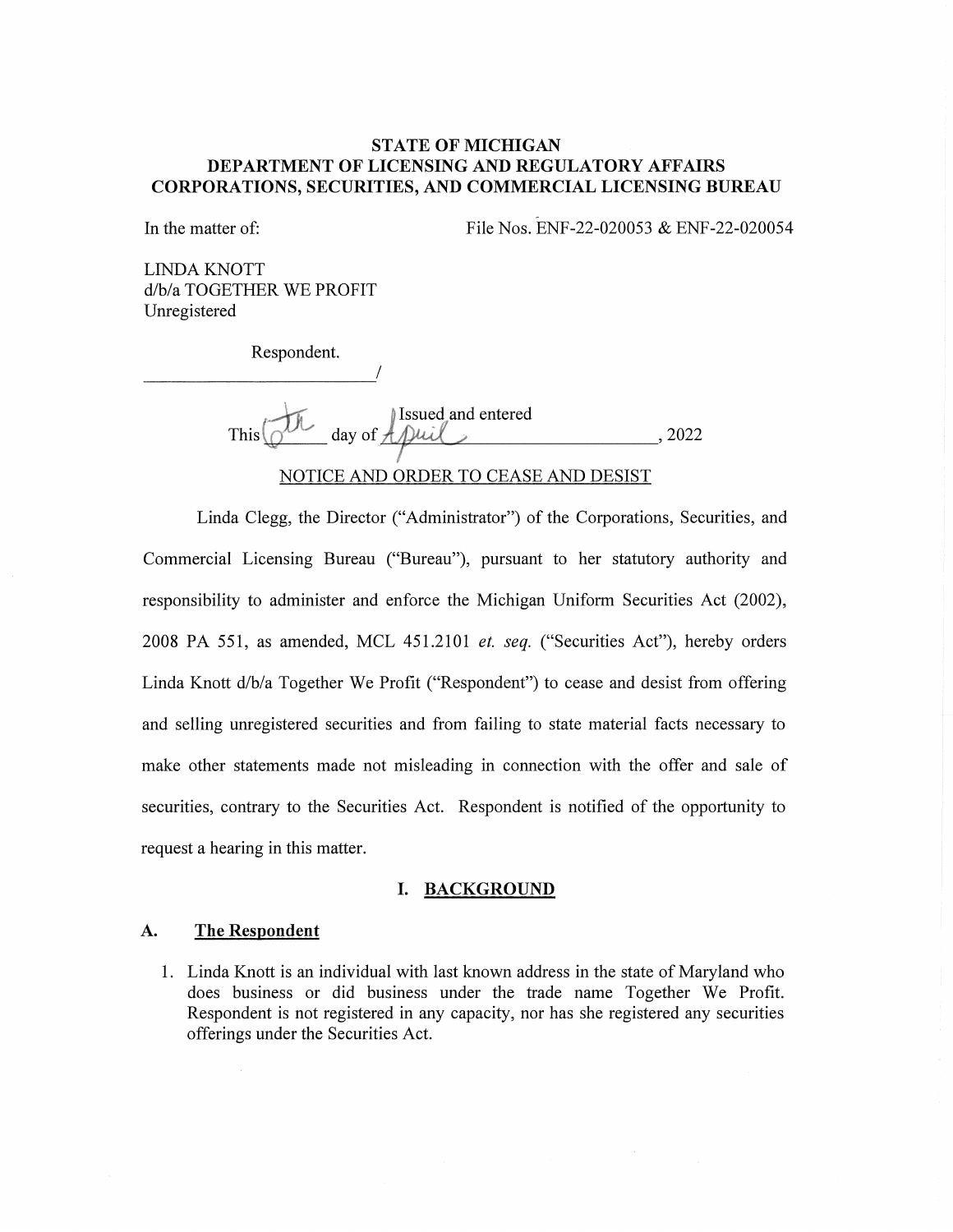# B. Findings of Fact

- 1. Bureau staff began an investigation of Respondent's activities under the Securities Act after a consumer complained that Respondent was offering and selling securities related to a prior administrative cease and desist order issued by the Administrator and an injunction issued by the Oakland County, Michigan Circuit Court.
- 2. The Administrator issued a Notice and Order to Cease and Desist to Michael Glaspie and Banner Coop, Inc. (collectively, "Glaspie and Banner") on or around January 14, 2020 ordering Glaspie and Banner to cease and desist from violating MCL 451.2301 and MCL 451.2501. On or around June 4, 2020, Glaspie and Banner agreed to the issuance of a consent order resolving the cease and desist order in which, among other things, they agreed to cease conducting any business regulated by the Securities Act in Michigan.
- 3. Thereafter, Bureau staff discovered evidence that Glaspie and Banner continued to violate MCL 451.2301 and MCL 451.2501 in violation of the Securities Act, the January 14, 2020 cease and desist order, and the June 4, 2020 consent order. The Administrator then filed a civil action in the Oakland County, Michigan Circuit Court seeking a civil injunction against Glaspie and Banner to compel compliance with Michigan's securities laws.
- 4. On or around October 11, 2021, the Oakland County Circuit Court issued a consent judgment that held Glaspie and Banner in civil contempt of court and enjoined Glaspie and Banner from continuing to engage in a host of activities that violated the Securities Act, including soliciting investment funds whether individually or through agents and businesses, and from offering any investment opportunities to Michigan residents.
- 5. Bureau staff's investigation of Respondent developed evidence that Respondent used the Together We Profit trade name to publicly solicit and pool investments from investors around the country, including from Michigan, to invest in Glaspie and Banner's "Coin Deal" which allegedly involved the consummation of a secret business deal that would result in investors becoming fabulously wealthy through no effort of their own.
- 6. On or around September 8, 2021 and while the Oakland County Circuit Court civil action was pending, Glaspie and Banner announced that they would stop accepting investment funds from Michigan residents. Notwithstanding Glaspie and Banner's announcement, Respondent solicited funds from Michigan residents to invest in Glaspie and Banner's investment opportunity, and even charged Michigan investors an additional fee on top of what investors from other states were charged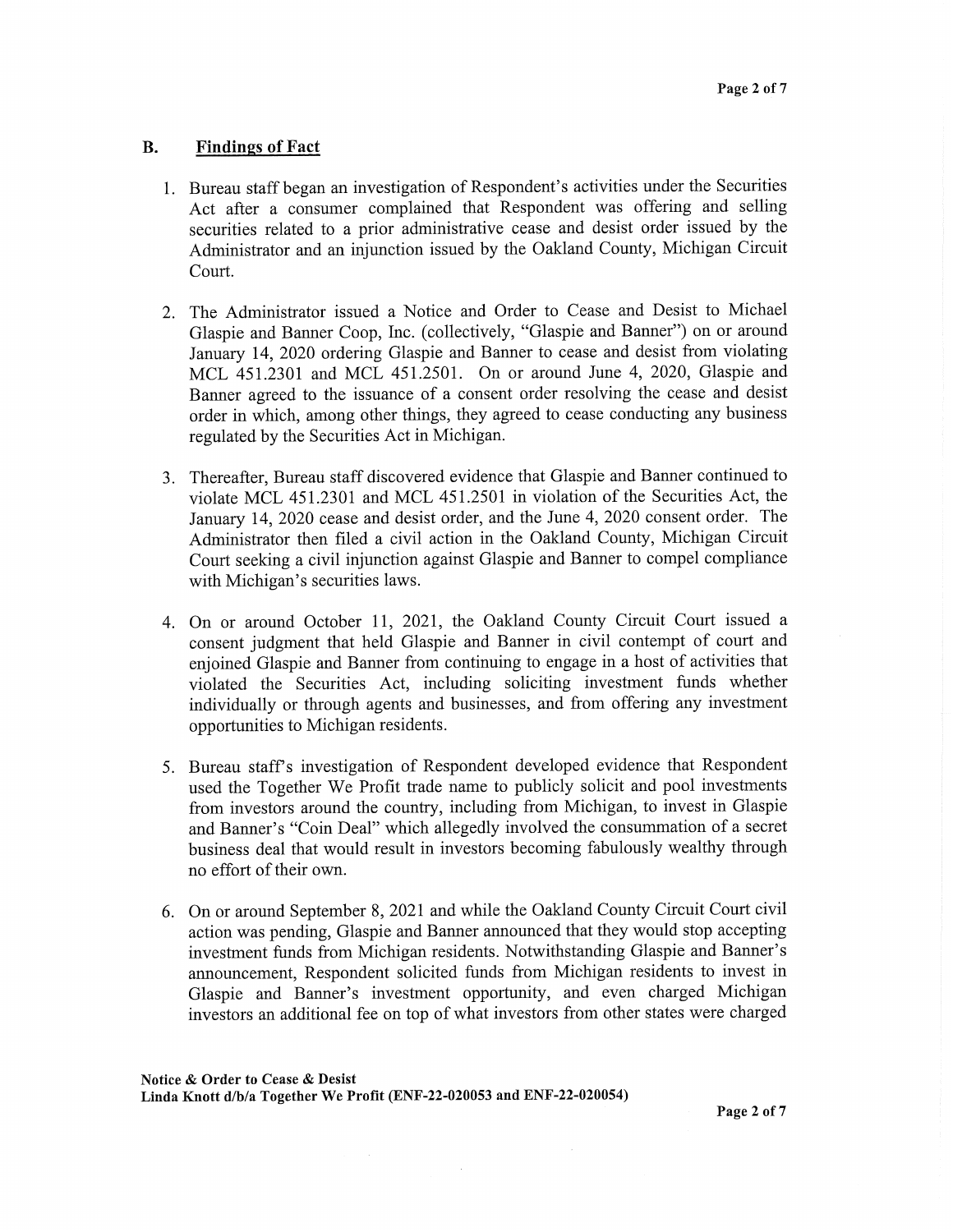because the investments were "under one of [Respondent's] personal Company names... Hence the reason for the added price" charged to Michigan investors.

- 7. On or around October 2, 2021, Respondent instructed Michigan residents to contact her directly about investing in Glaspie and Banner's investment opportunities, notwithstanding the announcement on September 8, 2021 by Glaspie and Banner that they would no longer accept Michigan investments.
- 8. On or around October 27, 2021, Respondent stated that, while she had been the only person still facilitating Michigan investments with Glaspie and Banner, that she would cease doing so.
- 9. Despite having allegedly closed participation in the investment effective at noon Eastern Time on October 28, 2021, Respondent made yet another offer soliciting investments in Glaspie and Banner's "deal" on or around November 6, 2021 without any mention of a prohibition on investments by Michigan investors.
- 10. None of the investment opportunities offered and sold by Respondent were registered and Respondent has not identified a relevant exemption, exception, preemption, or exclusion justifying the failure to register the securities.
- 11. Respondent directed potential investors to Glaspie and Banner's investment solicitations, which made multiple statements that investors stood to profit by many millions and potentially billions of dollars with a capital outlay of only \$27.00 (or \$30.00 if the investor was from Michigan). Respondent failed to state any facts related to the risk that an investor might lose their entire investment. A reasonable investor might consider it important to their investment decision to know that an investment might become a total loss.
- 12. Respondent stated that multiple billionaires and government central banks were participating in the underlying transaction which upon closing would provide liquidity to pay the investors' returns; these statements were made to lend credibility to the notion that the largest corporate transaction in the history of the world was taking place and that the investors who participated would profit from its consummation. Respondent failed to state who these billionaires or central banks were. A reasonable investor might want to know who the figures central to the success of the underlying transaction were when making a decision to invest in the Glaspie and Banner "Coin Deal."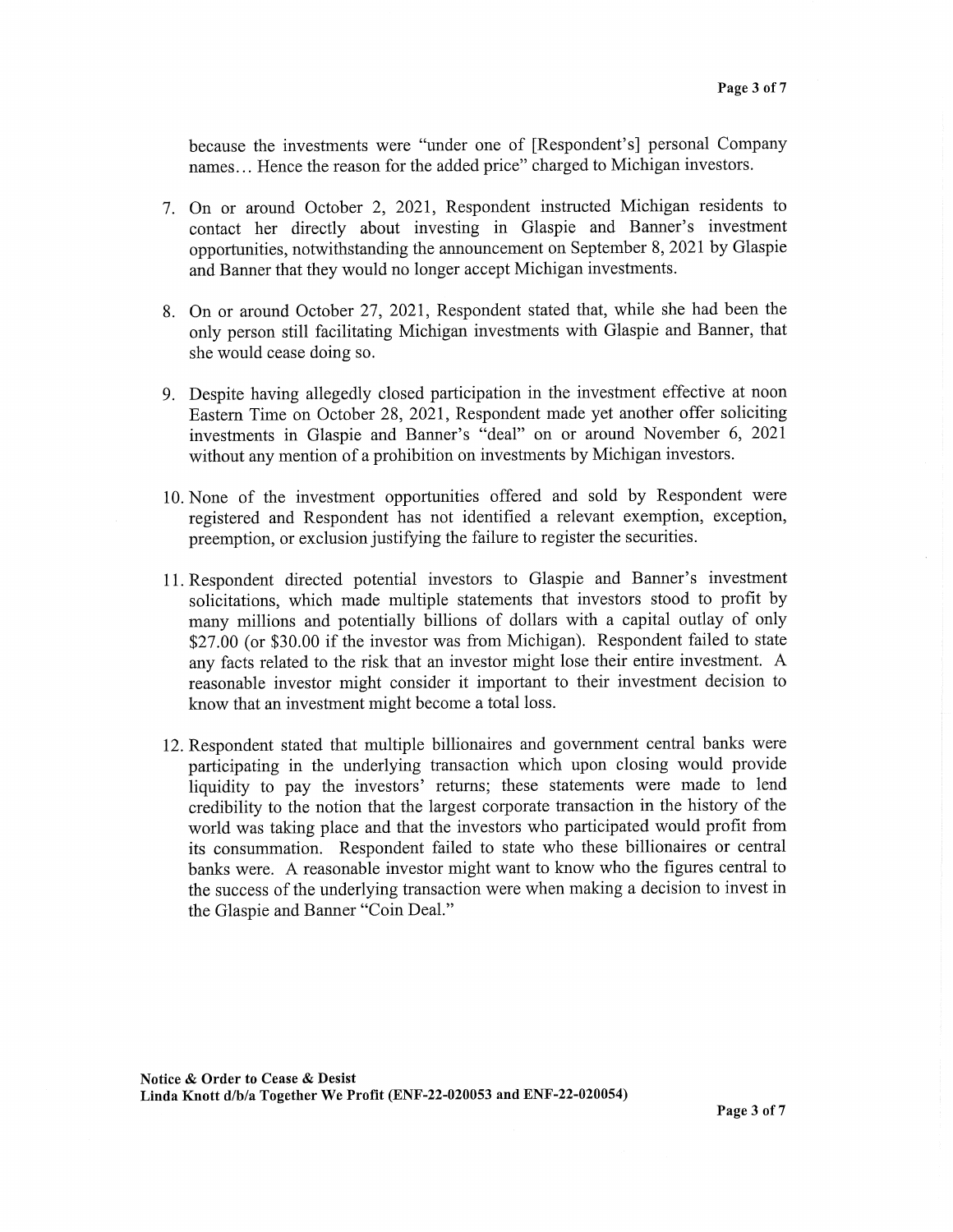## II. RELEVANT STATUTORY PROVISIONS

### 1. MCL 451.2102c(c) defines "Security" in part as:

a note; stock; treasury stock; security future; bond; debenture; evidence of indebtedness; certificate of interest or participation in a profit-sharing agreement; collateral trust certificate; preorganization certificate or subscription; transferable share; investment contract; voting trust certificate; certificate of deposit for a security; fractional undivided interest in oil, gas, or other mineral rights; put, call, straddle, option, or privilege on a security, certificate of deposit, or group or index of securities, including an interest in or based on the value of that put, call, straddle, option, or privilege on that security, certificate of deposit, or group or index of securities, put, call, straddle, option, or privilege entered into on a national securities exchange relating to foreign currency, an investment in a viatical or life settlement agreement; or, in general, an interest or instrument commonly known as a "security"; or a certificate of interest or participation in, temporary or interim certificate for, receipt for, guarantee of, or warrant or right to subscribe to or purchase, any of the foregoing...

\*\*\*

(v) The term includes an investment in a common enterprise with the expectation of profits to be derived primarily from the efforts of a person other than the investor. As used in this subparagraph, a "common enterprise" means an enterprise in which the fortunes of the investor are interwoven with those of either the person offering the investment, a third party, or other investors...

2. MCL 451.2301, states:

A person shall not offer or sell a security in this state unless 1 or more of the following are met:

(a) The security is a federal covered security.

(b) The security, transaction, or offer is exempted from registration under sections 201 to 203.

- (c) The security is registered under this act.
- 3. Section 501 of the Securities Act, MCL 451.2501, states in part:

It is unlawful for a person, in connection with the offer, sale, or purchase of a security or the organization or operation of a Michigan investment market under article 4A, to directly or indirectly do any of the following:

\*\*\*

Notice & Order to Cease & Desist Linda Knott d/b/a Together We Profit (ENF-22-020053 and ENF-22-020054)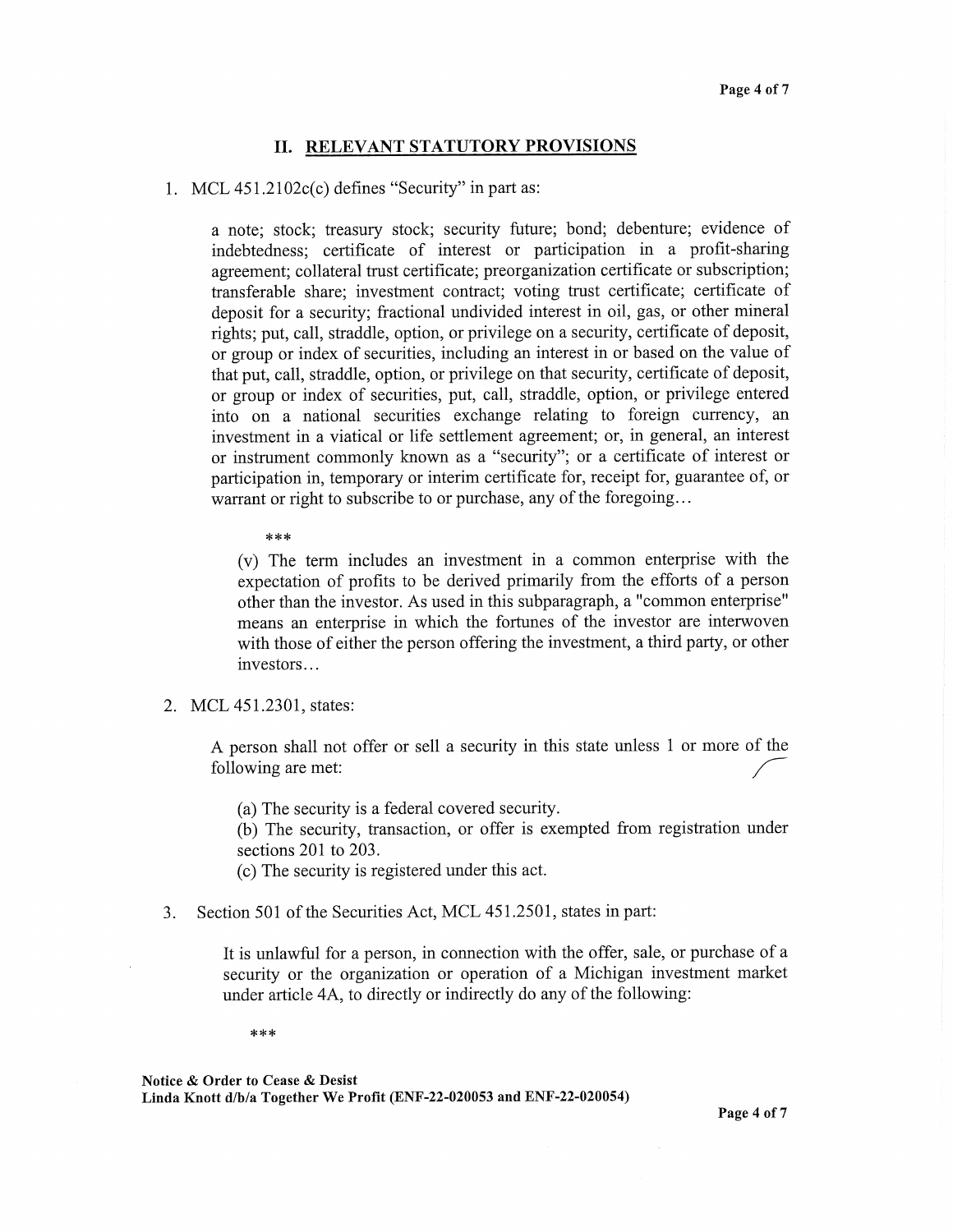(b) Make an untrue statement of a material<sup>[1]</sup> fact or omit to state a material fact necessary in order to make the statements made, in the light of the circumstances under which they were made, not misleading.. .

4. Section 503(1) of the Securities Act, MCL 451.2503(1), states:

In a civil action or administrative proceeding under this act, a person claiming an exemption, exception, preemption, or exclusion has the burden to prove the applicability of the exemption, exception, preemption, or exclusion.

## III. CONCLUSIONS OF LAW

- 1. Respondent Linda Knott, using the trade name Together We Profit, offered and sold unregistered securities and has not identified a relevant exemption, exception, preemption, or exclusion justifying the failure to register, in violation of MCL 451.2301.
- 2. Respondent Linda Knott, using the trade name Together We Profit, omitted to make statements of material fact necessary to make other statements made not misleading in connection with the offer or sale of securities when she promised that investments in Michael Glaspie and Banner Coop, Inc.'s "Coin Deal" would achieve significant investment returns, but failed to state that investors could lose their entire investment. The statements of fact regarding risk of loss were material, necessary to make other statements made not misleading, and were omitted in connection with the offer or sale of a security, in violation of MCL 451.2501(b).
- 3. Respondent Linda Knott, using the trade name Together We Profit, omitted to make statements of material fact necessary to make other statements made not misleading in connection with the offer or sale of securities when she stated that multiple billionaires and government central banks were involved in the Michael Glaspie and Banner Coop, Inc. "Coin Deal" that was supposed to fund investor returns, but failed to state who the billionaires and government central banks actually were. The statements of fact regarding participants in the underlying "Coin Deal" were material, necessary to make other statements made not misleading, and were omitted in connection with the offer or sale of a security, in violation of MCL 451.2501(b).

 $\int_1^1 A$  "material" fact is one that a reasonable investor might consider important to his or her investment decision. People v Cook, 89 Mich App 72 (1979).]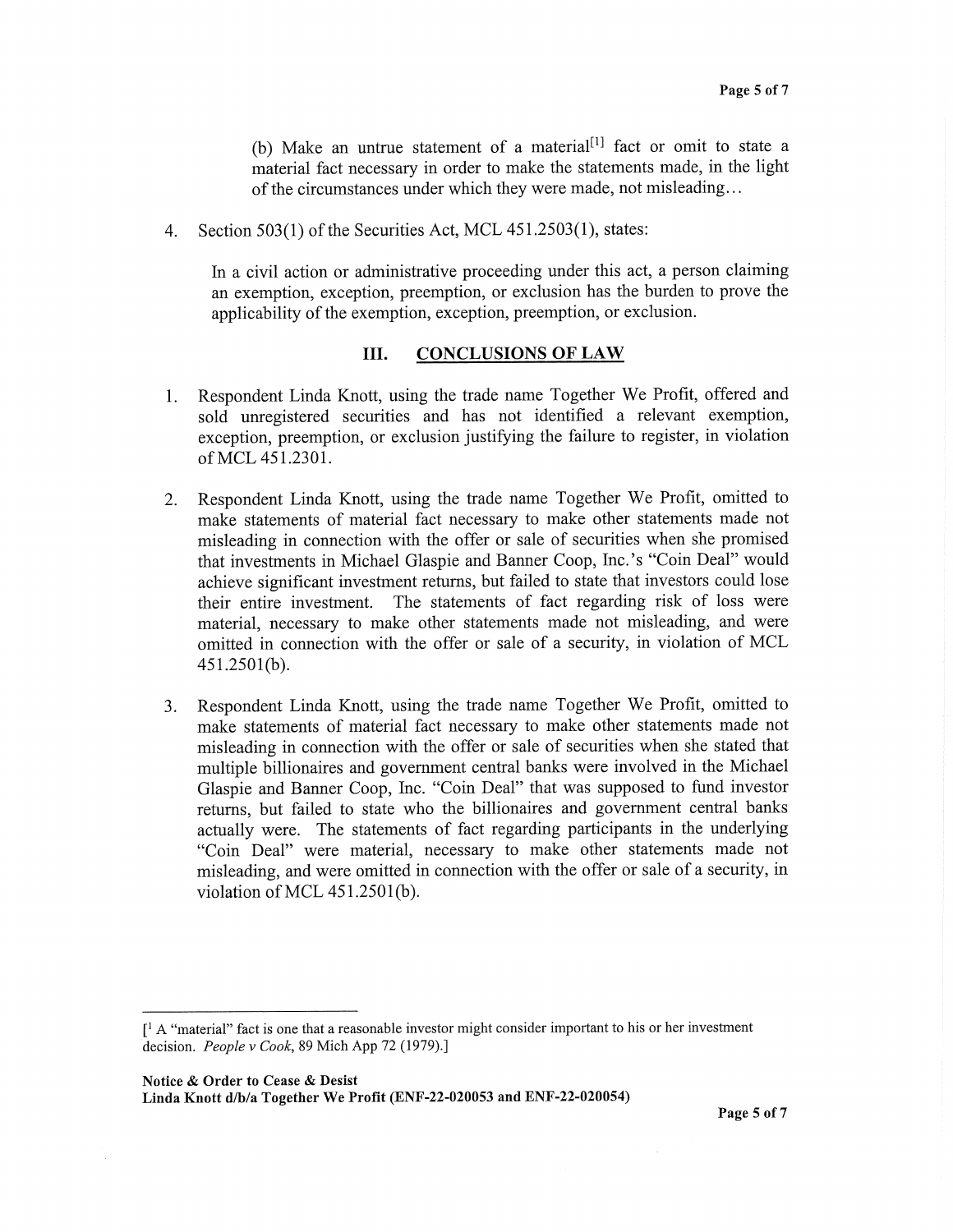#### IV. ORDER

IT IS THEREFORE ORDERED, pursuant to section 604 of the Securities Act, MCL 451.2604, that:

- A. Respondent shall immediately CEASE AND DESIST from offering and selling unregistered, non-exempt securities and from omitting statements of material fact necessary to make other statements made not misleading in connection with the offer or sale of securities, contrary to the Securities Act.
- B. Pursuant to section 604(2) of the Securities Act, this Notice and Order to Cease and Desist is IMMEDIATELY EFFECTIVE.
- C. In a Final Order, the Administrator intends to impose civil fines of \$30,000.00 against Respondent under MCL 451.2604(4). This Notice and Order to Cease and Desist may become final pursuant to Section VI, below.
- D. Pursuant to section 508 of the Securities Act, MCL 451.2508, a person that willfully violates the Securities Act, or an order issued under the Securities Act, is guilty of a felony punishable by imprisonment for not more than 10 years or a fine of not more than \$500,000.00 for each violation, or both. An individual convicted of violating a rule or order under this act may be fined, but shall not be imprisoned, if the individual did not have knowledge of the rule or order.

#### V. NOTICE OF OPPORTUNITY FOR HEARING

Section 604 of the Securities Act, MCL 451.2604, provides that Respondent has 30 days beginning with the first day after the date of service of this Notice and Order to Cease and Desist to submit a written request to the Administrator asking that this matter be scheduled for a hearing. If the Administrator receives a written request in a timely manner, the Administrator shall schedule a hearing within 15 days after receipt of the request. The written request for a hearing must be addressed to:

> Corporations, Securities & Commercial Licensing Bureau Regulatory Compliance Division P.O. Box 30018 Lansing, MI 48909

By email: CSCL-FOIA@Michigan.gov

#### VI. ORDER FINAL ABSENT HEARING REQUEST

A. Under section 604 of the Securities Act, MCL 451.2604, the Respondent's failure to submit a written request for a hearing to the Administrator within 30 days after the

Notice & Order to Cease & Desist

Linda Knott d/b/a Together We Profit (ENF-22-020053 and ENF-22-020054)